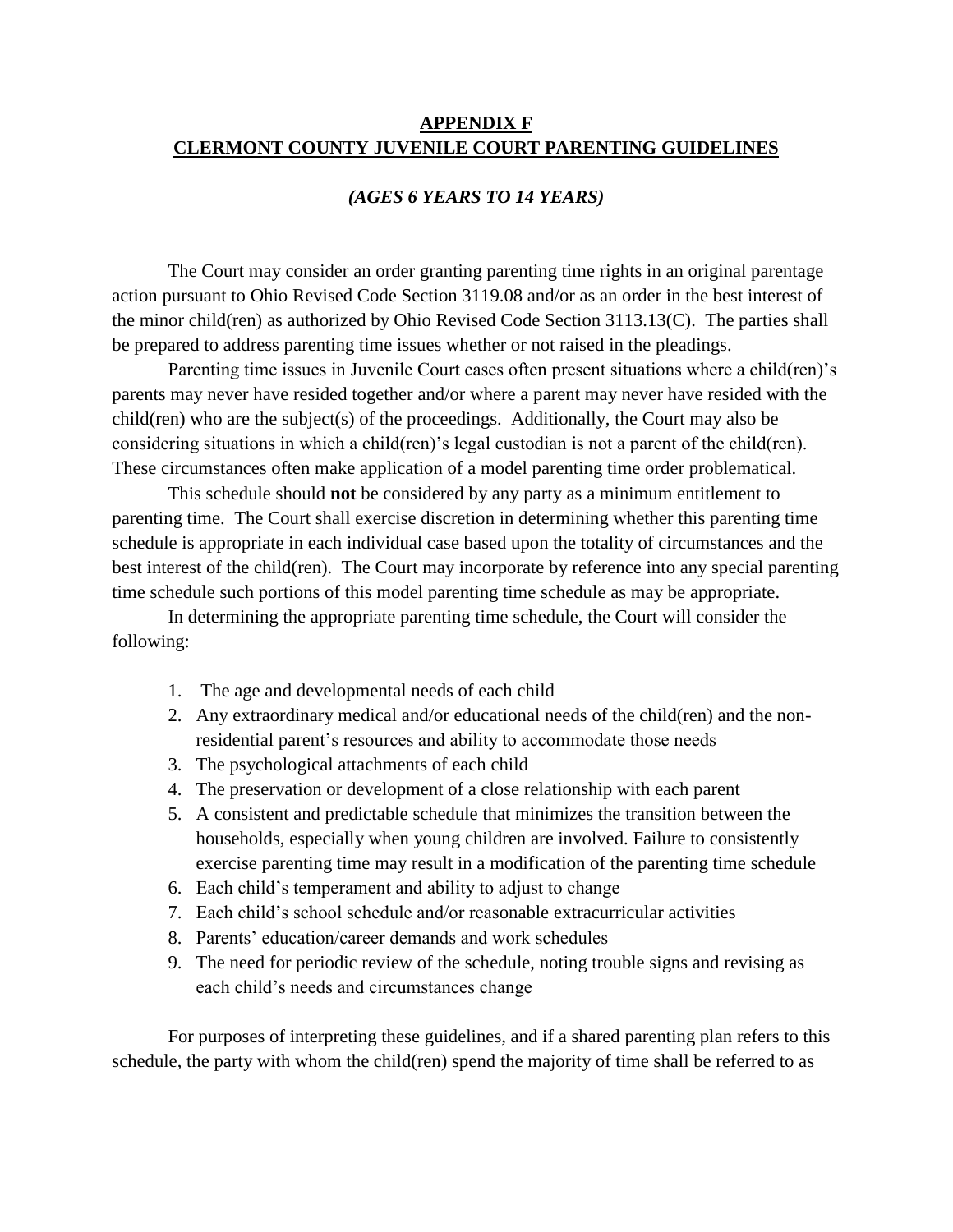the residential parent and the other parent as the non-residential parent, provided that the shared parenting plan does not contain any provisions to the contrary.

The best parenting time schedule is your own plan, entered into by mutual agreement and cooperation.

However, if you cannot agree, the Court has designed this plan to ensure that your child(ren) will have frequent and consistent contact with both parents.

### A. **STANDARD PARENTING TIME SCHEDULE:**

- (1.) Unless otherwise agreed between the parents, the non-residential parent shall be entitled to parenting time on alternating weekends from Friday at 6:00 P.M. until Sunday at 6:00 P.M.
- (2.) The non-residential parent shall be entitled to one (1) day of overnight parenting time every week. Unless otherwise agreed between the parents, the non-residential parent shall be entitled to parenting time every Thursday from 5:00 P.M. until Friday at 9:00 A.M. on non-school days; on school days the non-residential parent shall transport the child(ren) to school prior to the beginning of the school day on Friday morning.

# B. **HOLIDAY PARENTING TIME:**

Unless otherwise agreed between the parties, the parents shall exercise holiday parenting time in accordance with the attached Appendix "A".

### C. **EXTENDED PARENTING TIME:**

Each parent shall be entitled to twenty-one (21) calendar days of extended parenting time each year, to be exercised in increments of a minimum of two (2) days and a maximum of seven (7) days. This time may be exercised during the summer, the child(ren)'s spring break from school (every other year per parent), or at any other appropriate time during the year. This time may also be exercised during the child(ren)'s Christmas school break (every other year per parent), but unless otherwise agreed between the parents, the extended time shall not commence prior to December 26 nor extend past December 31. Each parent shall provide the other parent with his/her vacation destination, method of travel, time of arrival and departure, and the telephone number where the child(ren) can be reached if the extended time is to be exercised other than at the other parent's home. Said information shall be provided no later than fourteen (14) days prior to the commencement of the vacation.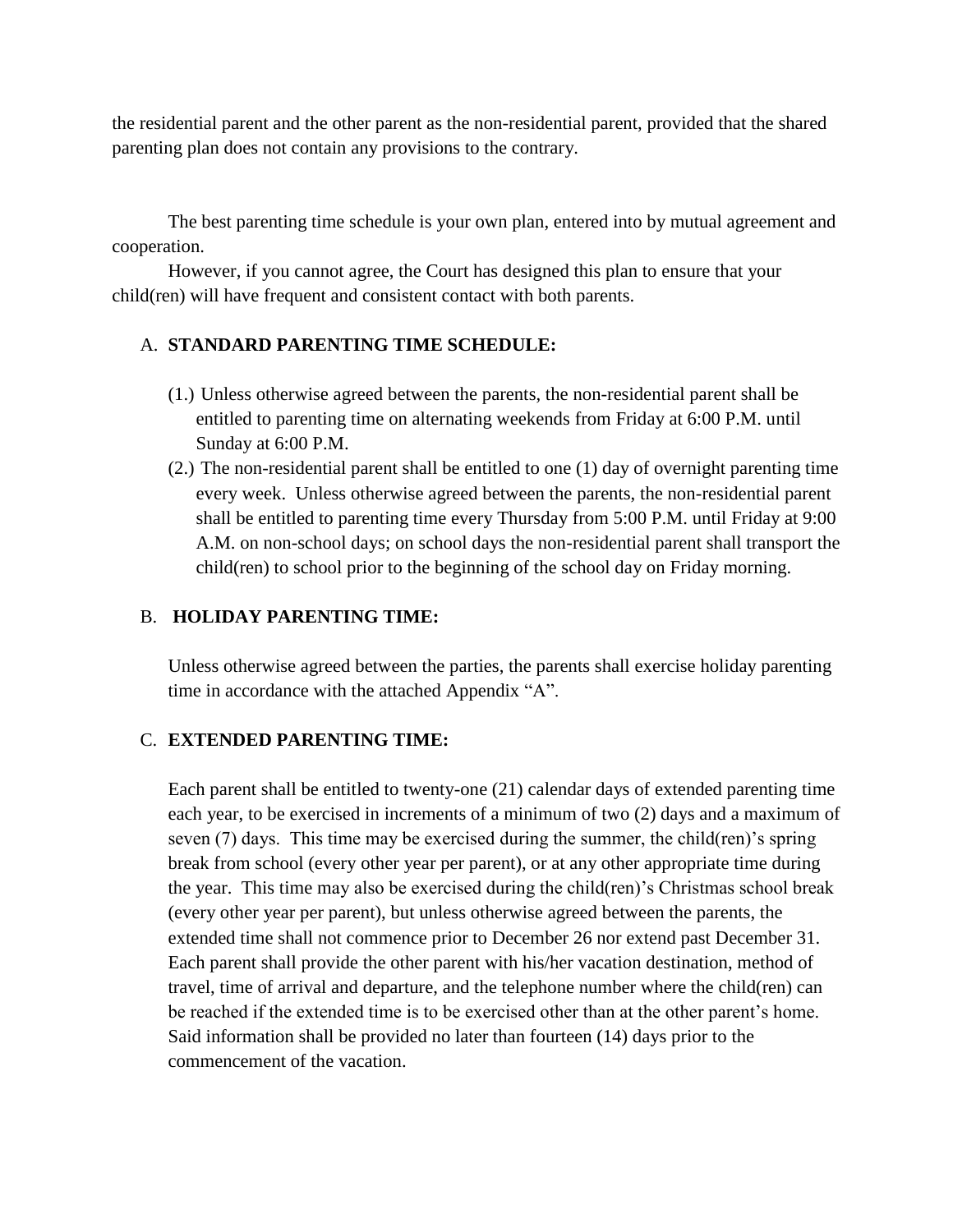A parent is not required to travel out of town or use vacation time from his/her employment in order to exercise extended parenting time pursuant to this provision.

 The parent seeking to exercise extended time shall notify the other parent in writing or email of the dates desired for the extended time, and shall do so no later than thirty (30) days prior to the commencement of the time requested. In the event of a scheduling conflict between the parents, the parent who first gave written or email notice to the other parent shall prevail.

Extended parenting time shall not be exercised by either parent if it would interfere with the child(ren)'s attendance at school, unless otherwise agreed in writing by the parents.

# D. **RULES REGARDING PARENTING TIME:**

- **1. Conflicting Schedules:** In the event of any conflict between parenting time schedules, the following is the order of precedence:
	- a. Holidays
	- b. Extended parenting time
	- c. Weekends and weekdays
- **2. Illness:** Parenting time shall be provided to the non-residential parent even if the child is ill, unless the child is hospitalized or a physician has recommended in writing that the child not be removed from the residential parent's home, in which event the residential parent shall notify the non-residential parent no later than 24 hours after the hospitalization or the physician's recommendation. Any weekend parenting time that is missed pursuant to this provision shall be made up the weekend following the child's release from hospitalization or the expiration of the physician's recommendation.
- **3. Telephone/FaceTime/Skype contact:** Both parents are entitled to reasonable telephone/FaceTime/Skype contact with the child(ren), not to exceed once per day between the hours of 10:00 A.M. and 8:00 P.M. If the child(ren) is not available at the time of the call, the other parent shall make all reasonable efforts to have the child return the call. Each parent shall encourage free communication between the child(ren) and the other parent, and shall not do anything, by way of act or omission, to impede or restrict reasonable communication between the child(ren) and the other parent, whether said communication is initiated by the child(ren) or the other parent.
- **4. Cooperation:** Each parent shall refrain from criticizing the other parent, or arguing with the other parent, in the presence of the child(ren). Each parent shall refrain from discussing the court proceedings with, or in the presence of, the child(ren).
- **5. Exchange of Address, Email, and Phone Numbers:** Unless otherwise ordered by the Court, each parent shall keep the other parent informed of his/her current address, email, and telephone number and a telephone number where the child(ren) may be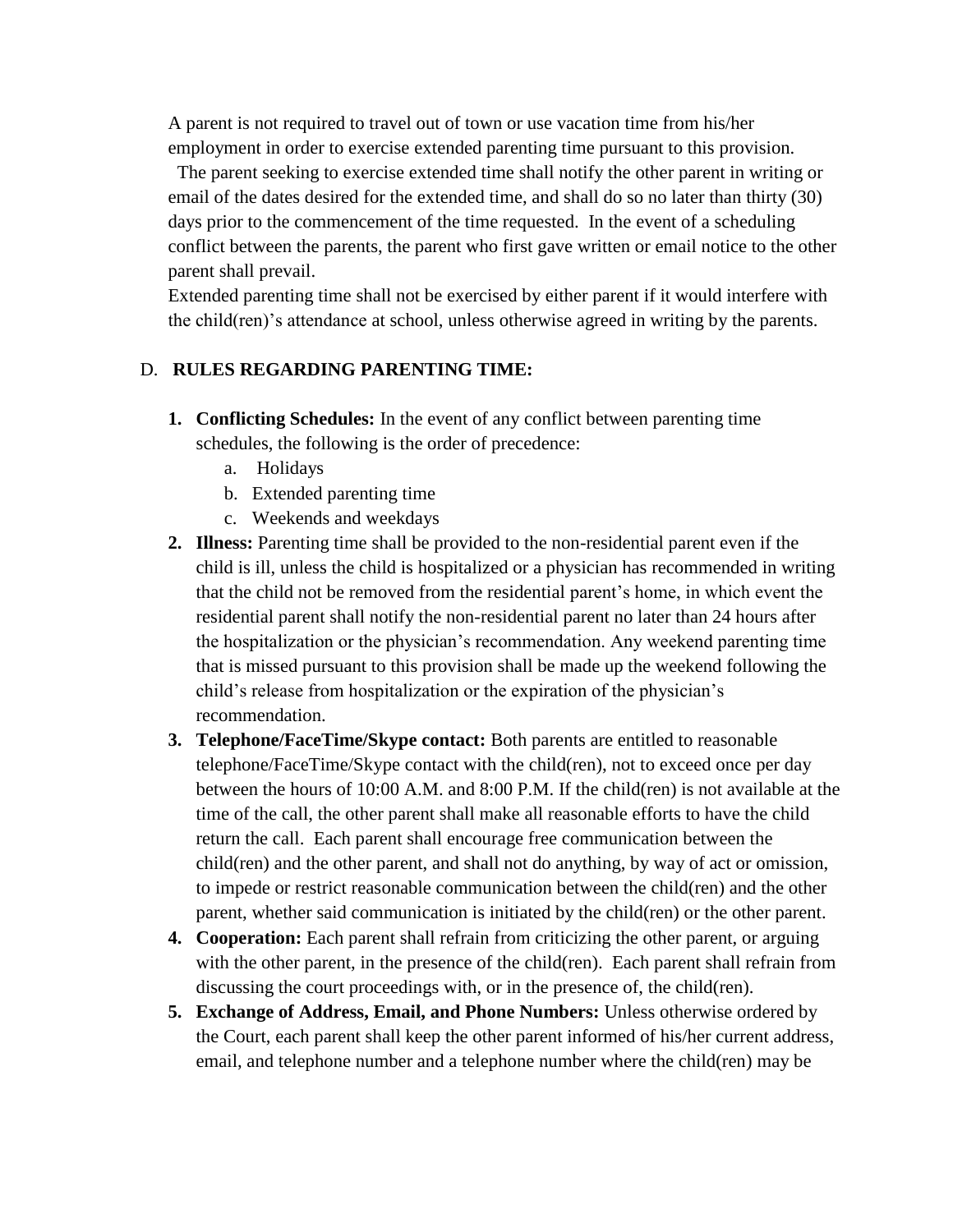reached. Any changes in any of the foregoing shall be provided to the other parent no later than 24 hours after such changes.

- **6. Transportation:** In the event that the parents are unable to reach an agreement regarding transportation, the parent receiving the child(ren) shall be responsible for transportation. For example, the non-residential parent shall be responsible for transportation when he/she picks up the child at the commencement of his/her parenting time; the residential parent shall be responsible for picking up the child(ren) at the end of the parenting time.
- **7. Grace Period:** The parent responsible for transportation at the beginning or the end of the parenting time shall have a grace period of fifteen (15) minutes if the parties live within thirty (30) miles of each other. If the one-way distance to be traveled is more than thirty (30) miles then the grace period shall be thirty (30) minutes. In the event that the non-residential parent exceeds the grace period at the commencement of his/her parenting time, that period of parenting time shall be forfeited unless prior notification and arrangements have been made between the parents. Another exception to the forfeiture provision is where the non-residential parent suffers an unavoidable vehicle breakdown or other delay en route and he/she promptly notifies the residential parent by telephone of the delay. Repeated violations by either parent without just cause shall be grounds for granting a modification of the parenting time schedule.
- **8. Make up time:** Make up time shall be provided to the non-residential parent if the child(ren) or the residential parent is not available at the commencement of the scheduled parenting time, or if the residential parent denies the scheduled parenting time without just cause. All make up days shall be rescheduled and exercised within thirty (30) days of the date of the denial of said parenting time.
- **9. Clothing and Supplies for Child(ren):** The residential parent shall send with the child(ren) sufficient clothing and outerwear appropriate for the season as well as for any known, planned activities. For the weekend, this shall consist of a minimum of a coat and shoes appropriate for the weather, two (2) extra sets of play clothes, one dress outfit, three (3) sets of underwear, in addition to the clothes the child(ren) is wearing at the commencement of the weekend parenting time. The non-residential parent shall return all items that are sent with the child(ren) at the end of his or her parenting time, including clothing, shoes, toys, books, and electronic devices and accessories.
- **10. Notification of Medical Issues:** Each parent shall notify the other parent immediately (defined as no later than 1 hour after the event or discovery of the issue) of any medical emergency or significant medical issue or event that necessitates professional medical care. The parent shall first attempt to contact the other parent by phone; if unable to reach the other parent, he/she shall send a text message.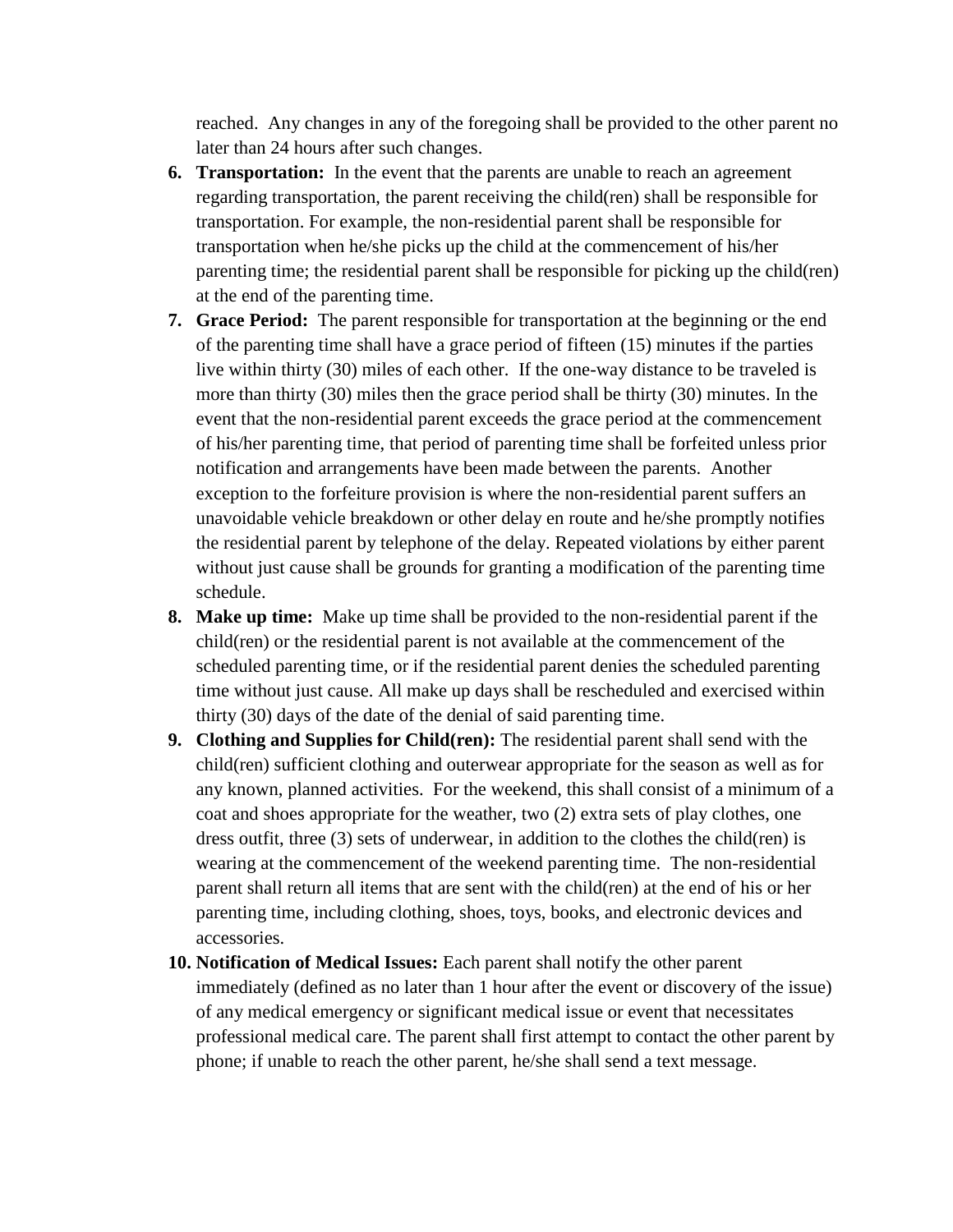- **11. Medications:** The residential parent shall send with the child(ren) any and all prescription and over-the-counter medications currently being administered to the child(ren), and shall provide to the non-residential parent the necessary information concerning the frequency and dosage. The non-residential parent shall return all unused medications at the end of his/her parenting time.
- **12. Child(ren)'s Activities:** Scheduled periods of parenting time shall not be delayed or denied because a child has other activities (with friends, work, school, sports, extracurricular activities). It is the responsibility of the parents to discuss such activities of the child(ren) in advance, including time and dates of said activities, the transportation needs of the child(ren), so that the child(ren) is not deprived of such activities. Each parent shall provide the other parent with copies of any written materials (e.g. activity schedule, maps and directions, instructions) that have been distributed in connection with the child(ren)'s activities. The parent who has the child(ren) during the time of scheduled activities is responsible for transportation, attendance and other arrangements. Both parents are encouraged to attend all of their child(ren)'s activities that are traditionally attended by parents.
- **13. Relocation Notice:** Pursuant to Ohio Revised Code Section 3109.051(G), the parents are notified as follows: If the residential parent intends to move to a residence other than the last residence of court record, he/she shall file a notice of intent to relocate with the Court. Except as provided in Ohio Revised Code Section 3109.051(G)(2), (3), and (4), a copy of such notice shall be mailed by the Court to the non-residential parent. On receipt of the notice, the Court, on its own motion or on a motion filed by the non-residential parent, may schedule a hearing with notice to both parents, to determine whether it is in the best interest of the child(ren) to revise the parenting time schedule for the child(ren).
- **14. Records Access Notice:** Pursuant to Ohio Revised Code Section 3109.051(H) and  $3319.321(B)(5)(a)$ , the parents are notified as follows: Except as specifically modified or otherwise limited by court order, and subject to Ohio Revised Code Section  $2301.35(G)(2)$  and  $3319.321(F)$ , the non-residential parent is entitled to access under the same terms and conditions as the residential parent to any record that is related to the child(ren) and to which the residential parent is legally provided access, including school and medical records. Any keeper of a record, public or private, who knowingly fails to comply with this order is in contempt of Court.
- **15. Day Care Center Access Notice:** Pursuant to Ohio Revised Code Section 3109.051(I), the parents are hereby notified as follows: Except as specifically modified or otherwise limited by court order, and in accordance with Ohio Revised Code Section 5104.011, the non-residential parent is entitled to access to any day care center that is or will be attended by the child(ren) with whom parenting time is granted, to the same extent that the residential parent is granted access to the center. The non-residential parent shall not remove the child(ren) from the day care premises